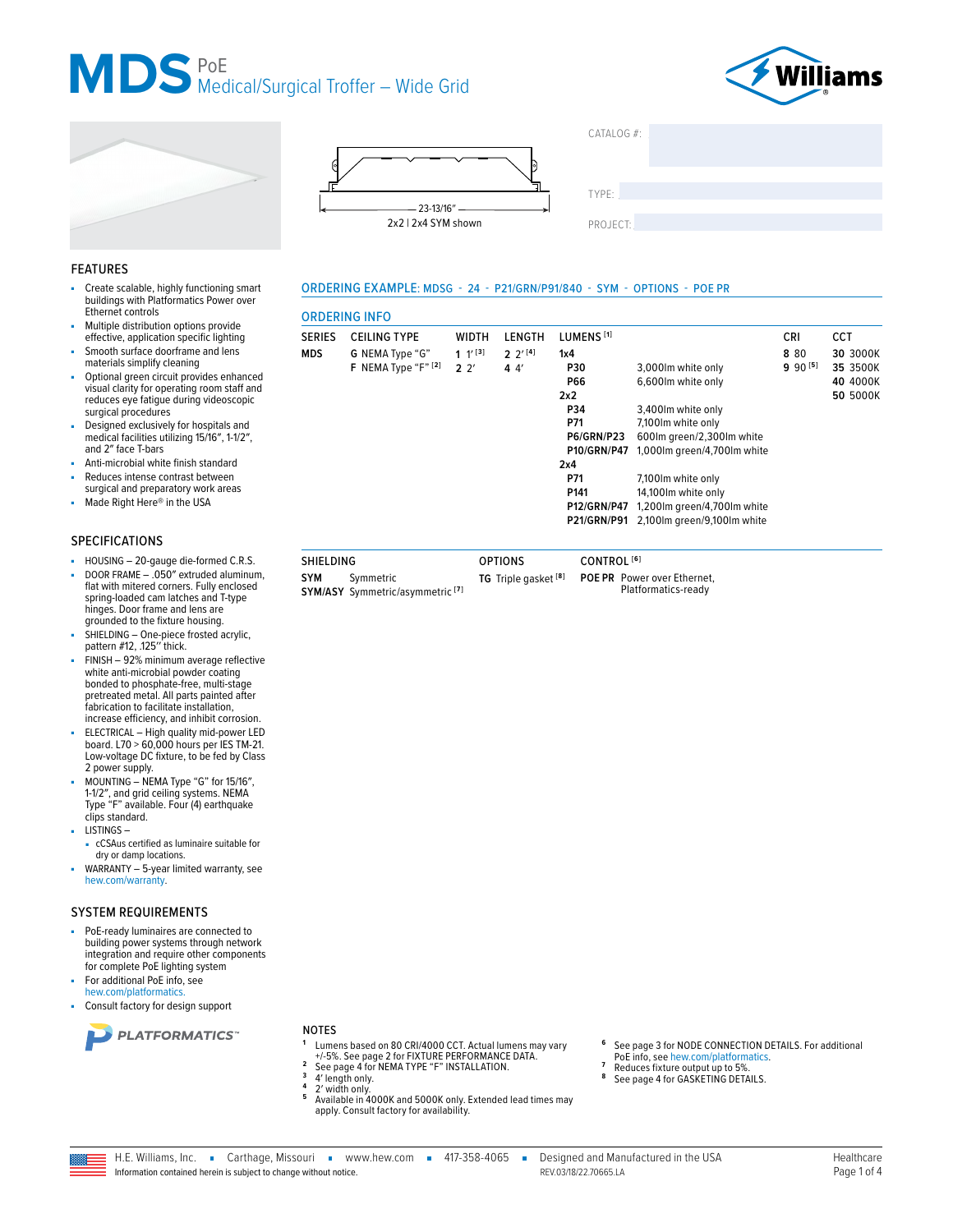# MDS<sup>PoE</sup> Medical/Surgical Troffer – Wide Grid

## <span id="page-1-0"></span>FIXTURE PERFORMANCE DATA

|                         |                    |                |              | <b>SYMMETRIC</b>                                  |              |                                            |              | SYMMETRIC/ASYMMETRIC |              |              |              |
|-------------------------|--------------------|----------------|--------------|---------------------------------------------------|--------------|--------------------------------------------|--------------|----------------------|--------------|--------------|--------------|
|                         | LED                | <b>WATTAGE</b> |              | <b>DELIVERED LUMENS</b><br><b>EFFICACY (Im/W)</b> |              | EFFICACY (Im/W)<br><b>DELIVERED LUMENS</b> |              |                      |              |              |              |
|                         | <b>PACKAGE</b>     | <b>WHITE</b>   | <b>GREEN</b> | <b>WHITE</b>                                      | <b>GREEN</b> | <b>WHITE</b>                               | <b>GREEN</b> | <b>WHITE</b>         | <b>GREEN</b> | <b>WHITE</b> | <b>GREEN</b> |
|                         |                    |                |              |                                                   |              | <b>WHITE</b>                               |              |                      |              |              |              |
| $\overline{\mathbf{x}}$ | P30                | 25             |              | 3022                                              |              | 122                                        |              | 2950                 |              | 119          |              |
|                         | P66                | 50             |              | 6595                                              |              | 133                                        |              | 6438                 |              | 129          |              |
| 2x2                     | P34                | 25             |              | 3403                                              |              | 138                                        | -            | 3327                 | -            | 135          |              |
|                         | P71                | 50             | -            | 7080                                              |              | 143                                        | -            | 6923                 |              | 140          |              |
| 2x4                     | P71                | 50             |              | 7111                                              |              | 144                                        |              | 6953                 |              | 141          |              |
|                         | P141               | 99             |              | 14161                                             |              | 143                                        |              | 13846                |              | 140          |              |
|                         | <b>GREEN/WHITE</b> |                |              |                                                   |              |                                            |              |                      |              |              |              |
| 2x2                     | P6/P23             | 17             | 8            | 2330                                              | 611          | 130                                        | 76           | 2278                 | 598          | 136          | 75           |
|                         | P10/P47            | 34             | 16           | 4720                                              | 972          | 127                                        | 61           | 4615                 | 950          | 137          | 59           |
| 2x4                     | P12/P47            | 34             | 16           | 4700                                              | 1222         | 140                                        | 76           | 4615                 | 1195         | 138          | 75           |
|                         | P21/P91            | 65             | 35           | 9084                                              | 2126         | 140                                        | 61           | 8882                 | 2078         | 137          | 59           |

MULTIPLIER TABLES

|        | <b>COLOR TEMPERATURE</b> |                                    |  |  |  |
|--------|--------------------------|------------------------------------|--|--|--|
|        | CCT                      | <b>CONVERSION</b><br><b>FACTOR</b> |  |  |  |
|        | 3000K                    | 0.96                               |  |  |  |
| 80 CRI | 3500K                    | 0.97                               |  |  |  |
|        | 4000K                    | 1.00                               |  |  |  |
|        | 5000K                    | 1.03                               |  |  |  |
| 90 CRI | 4000K                    | 0.83                               |  |  |  |
|        | 5000K                    | 0.86                               |  |  |  |

■ Photometrics tested in accordance with IESNA LM-79. Results shown are based on 25°C ambient temperature.<br>■ Results based on 4000K, 80 CRI, actual lumens may vary +/-5%

■ Use multiplier table to calculate additional options.

### PHOTOMETRY

**MDSG-24-P141/840-SYM** Total Luminaire Output: 14161 lumens; 99 Watts | Efficacy:143 lm/W | 80 CRI; 4000K CCT



| <b>VERTICAL</b> |      |      |            |                         |  |  |
|-----------------|------|------|------------|-------------------------|--|--|
| ANGLE           | 0°   | 45°  | $90^\circ$ | <b>LUMENS</b>           |  |  |
| 0               | 6069 | 6069 | 6069       |                         |  |  |
| 5               | 6089 | 6015 | 6008       | 572                     |  |  |
| 15              | 5785 | 5723 | 5723       | 1617                    |  |  |
| 25              | 5193 | 5134 | 5133       | 2368                    |  |  |
| 35              | 4356 | 4287 | 4278       | 2685                    |  |  |
| 45              | 3319 | 3247 | 3216       | 2509                    |  |  |
| 55              | 2264 | 2192 | 2159       | 1974                    |  |  |
| 65              | 1381 | 1325 | 1335       | 1340                    |  |  |
| 75              | 742  | 731  | 790        | 796                     |  |  |
| 85              | 260  | 269  | 315        | 300                     |  |  |
| 90              |      | 30   | 40         |                         |  |  |
|                 |      |      |            | <b>HORIZONTAL ANGLE</b> |  |  |

| LUMEN SUMMARY | <b>ZONE</b> | <b>LUMENS</b> | % FIXTURE |
|---------------|-------------|---------------|-----------|
|               | $0 - 30$    | 4557          | 32        |
|               | $0 - 40$    | 7242          | 51        |
|               | $0 - 60$    | 11725         | 83        |
|               | $0 - 90$    | 14161         | 100       |
|               | $0 - 180$   | 14161         | 100       |

**MDSG-24-P141/840-SYM/ASY** Total Luminaire Output: 13846 lumens; 99 Watts | Efficacy: 140 lm/W | 80 CRI; 4000K CCT



|                          | <b>VERTICAL</b> |             | <b>ZONAL</b> |            |             |      |               |
|--------------------------|-----------------|-------------|--------------|------------|-------------|------|---------------|
|                          | <b>ANGLE</b>    | $0^{\circ}$ | 45°          | $90^\circ$ | $135^\circ$ | 180° | <b>LUMENS</b> |
| CANDLEPOWER DISTRIBUTION | 0               | 5688        | 5688         | 5688       | 5688        | 5688 |               |
|                          | 5               | 5879        | 5803         | 5698       | 5481        | 5428 | 537           |
|                          | 15              | 6067        | 5859         | 5435       | 4923        | 4739 | 1523          |
|                          | 25              | 5925        | 5599         | 4921       | 4148        | 3859 | 2250          |
|                          | 35              | 5441        | 5029         | 4176       | 3249        | 2902 | 2594          |
|                          | 45              | 4492        | 4071         | 3234       | 2361        | 2059 | 2490          |
|                          | 55              | 3175        | 2881         | 2251       | 1597        | 1398 | 2015          |
|                          | 65              | 1904        | 1742         | 1391       | 1005        | 912  | 1380          |
|                          | 75              | 988         | 878          | 731        | 577         | 552  | 786           |
|                          | 85              | 315         | 265          | 241        | 213         | 225  | 270           |
|                          | 90              | 22          | 14           | 8          | 32          | 42   |               |

| LUMEN SUMMARY | <b>ZONE</b> | <b>LUMENS</b> | % FIXTURE |
|---------------|-------------|---------------|-----------|
|               | $0 - 30$    | 4310          | 31        |
|               | $0 - 40$    | 6904          | 50        |
|               | $0 - 60$    | 11409         | 82        |
|               | $0 - 90$    | 13846         | 100       |
|               | $0 - 180$   | 13846         | 100       |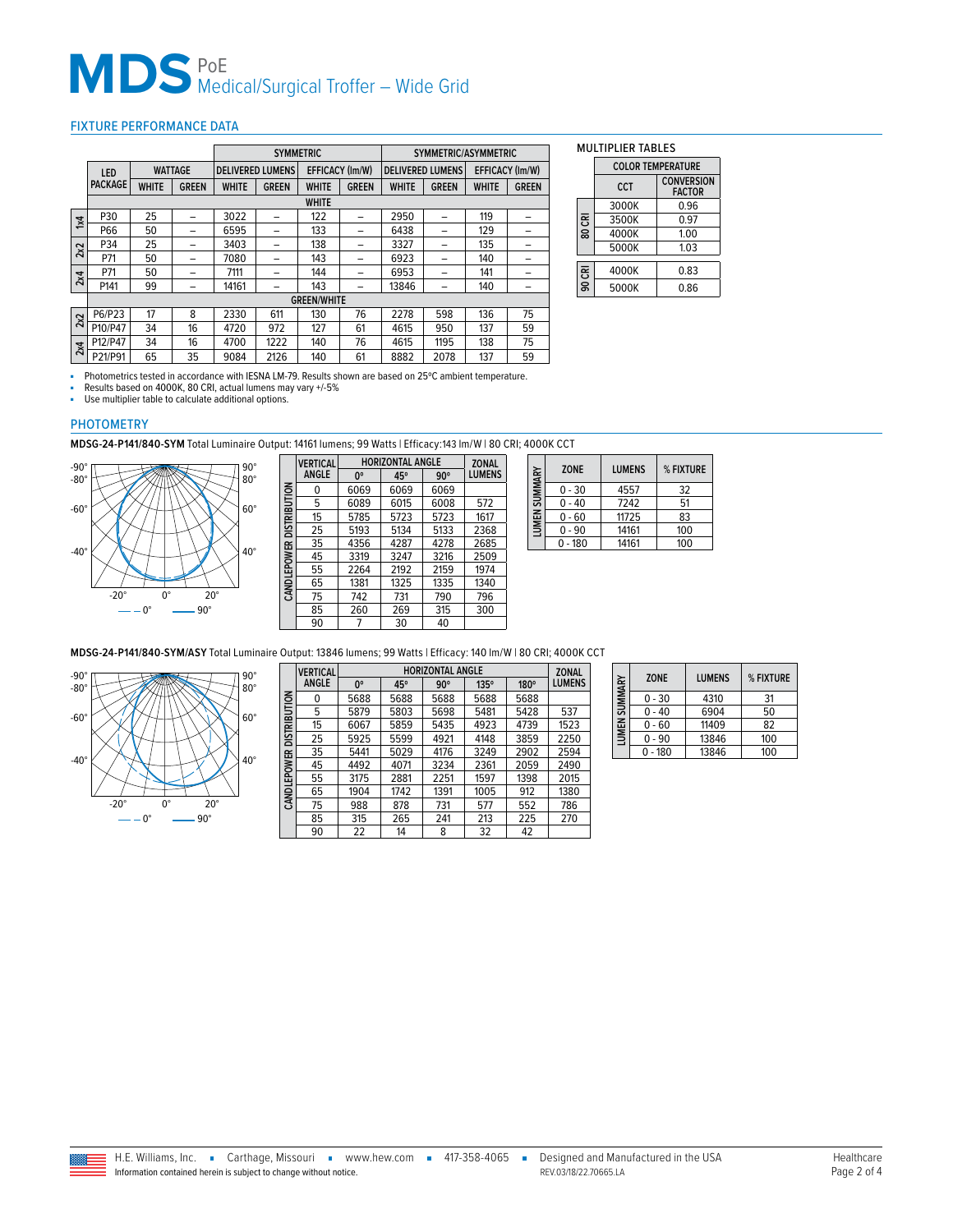# MDS<sup>PoE</sup> Medical/Surgical Troffer – Wide Grid

## FIXTURE DETAILS



### **SYM/ASY**





## <span id="page-2-0"></span>NODE CONNECTION DETAILS

Includes 24″ cable with 4-position mating connector for Platformatics POE-LN2 node. See node spec sheet for details: [platformatics.com/product/poe-ln2](https://www.platformatics.com/product/poe-ln2)



 $\circ$ 

### BACK VIEW DETAILS